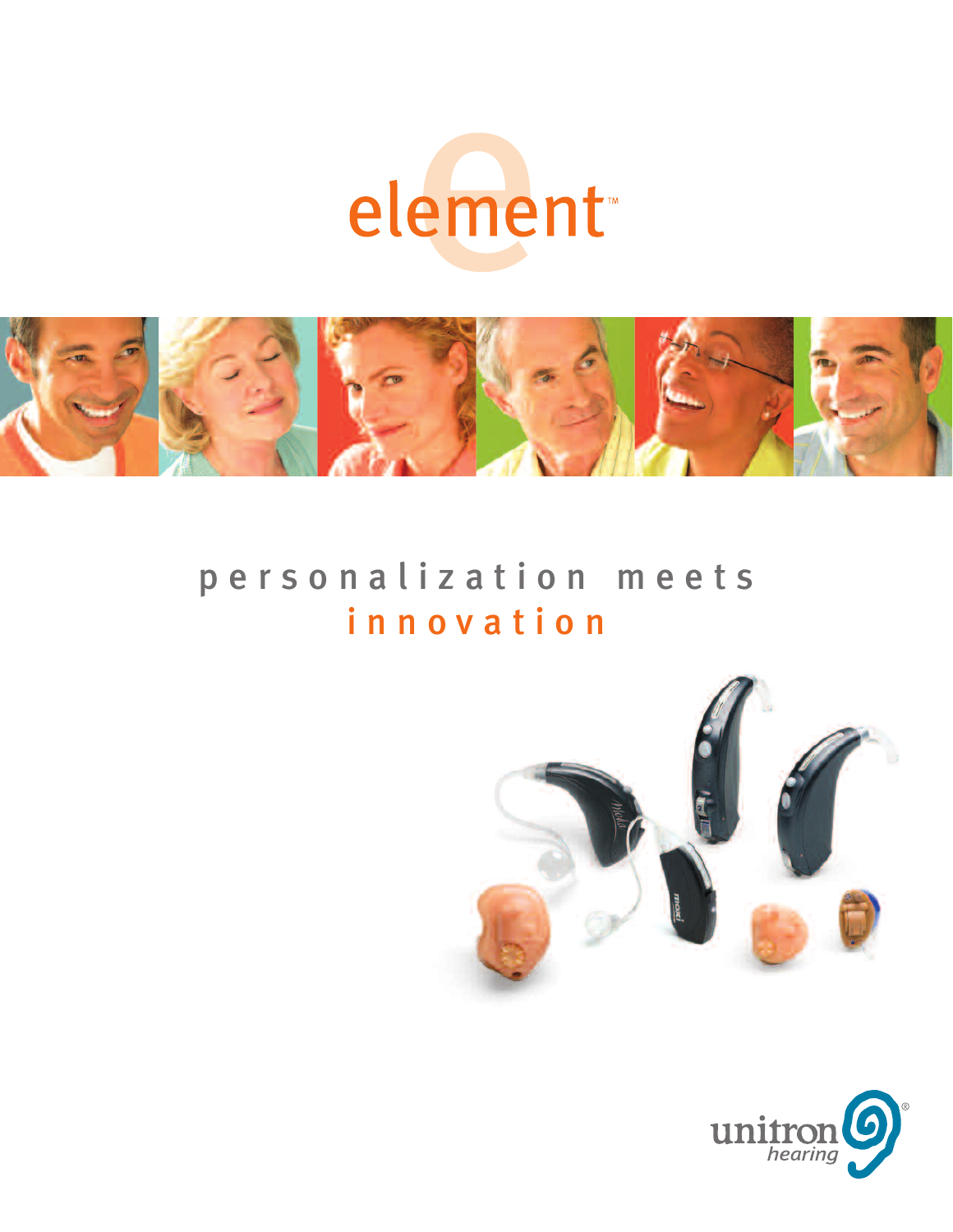

## Three products. Three price points. Premium innovations all around.

Why should a truly personalized fit be available only in a premium hearing instrument? And why is it that innovations are usually reserved for these higher-priced products? Our response to these questions is Element™: a series of brilliant-sounding hearing instruments that feature premium innovations in the advanced through essential categories.



### Why Element?

- Element is for everyone: a choice of three feature-rich models with varying degrees of automatic performance that span the advanced to essential categories. A wide range of styles including Moxi™, the ultra-small BTE supporting Canal Receiver Technology (CRT), and Moda™ 10A BTE available in an open fit.
- Element is for the individual: meet the specific needs of each client by choosing the model with the right features for their lifestyle, listening preferences and budget.
- Element sounds great: deliver brilliant sound quality in everyday listening environments with the latest generation DSP platform.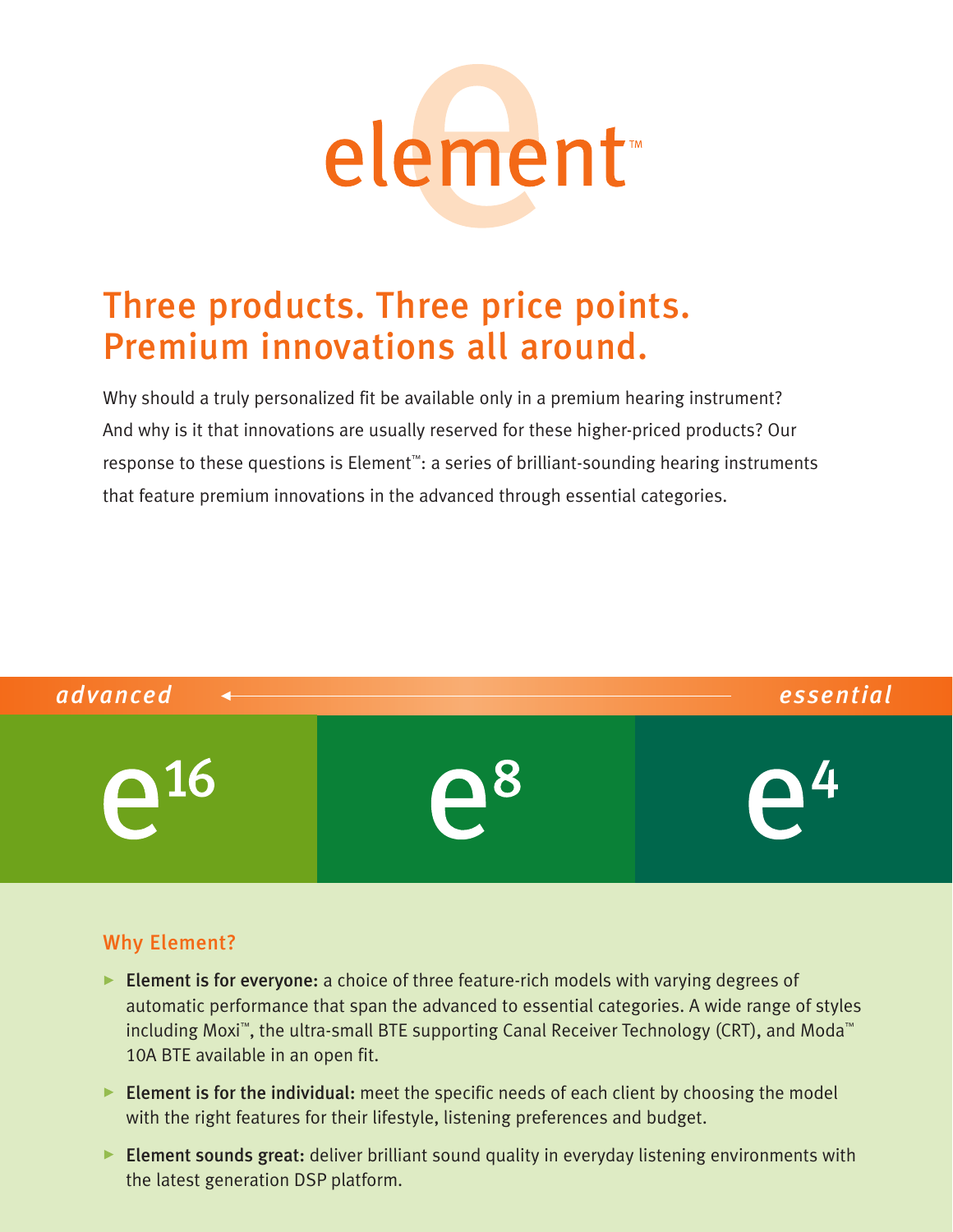|                                                                     | 16                                         |                                            |                                       |  |
|---------------------------------------------------------------------|--------------------------------------------|--------------------------------------------|---------------------------------------|--|
| <b>Performance Profile</b>                                          |                                            |                                            |                                       |  |
| Range of loss                                                       | Mild to severe                             | Mild to severe                             | Mild to severe                        |  |
| Channels                                                            | 16                                         | 8                                          | 4                                     |  |
| <b>Bands</b>                                                        | 16                                         | 8                                          | 8                                     |  |
| Processing types                                                    | <b>WDRC</b><br><b>Linear Limiting</b>      | <b>WDRC</b><br><b>Linear Limiting</b>      | <b>WDRC</b><br><b>Linear Limiting</b> |  |
| <b>Features</b>                                                     |                                            |                                            |                                       |  |
| Automatic programs                                                  | AutoPro2 <sup>™</sup>                      | AutoMic <sup>™</sup>                       |                                       |  |
| Manual listening programs                                           | Up to 3                                    | Up to 3                                    | Up to 3                               |  |
| Ability to disable manual listening<br>programs                     |                                            |                                            |                                       |  |
| Directional microphone system                                       | Adaptive directional,<br>directional, omni | Adaptive directional,<br>directional, omni | Directional, omni                     |  |
| AntiShock™                                                          |                                            | $\bullet$                                  | $\bullet$                             |  |
| Speech enhancement                                                  | Speech enhancement LD                      | $\bullet$                                  |                                       |  |
| Noise reduction                                                     |                                            |                                            |                                       |  |
| Wind noise manager                                                  |                                            |                                            |                                       |  |
| Feedback management                                                 | Phase canceller                            | Phase canceller                            | Phase canceller                       |  |
| Automatic telephone solution                                        | Easy-t<br>(custom and BTE)                 | Easy-t<br>(custom and BTE)                 | Easy-t<br>(custom and BTE)            |  |
| Data logging                                                        | $\bullet$                                  | $\bullet$                                  |                                       |  |
| Canal Receiver Technology (CRT)                                     | Moxi                                       | Moxi                                       | Moxi                                  |  |
| Slim Tube/Open fitting                                              | Moda and 13 no VC                          | Moda and 13 no VC                          | Moda and 13 no VC                     |  |
| Quiet mode expansion                                                | $\bullet$                                  | $\bullet$                                  | $\bullet$                             |  |
| OnBoard <sup>™</sup> Control<br>(volume control or program control) | Moxi                                       | Moxi                                       | Moxi                                  |  |
| Manual volume control<br>(may be disabled)                          | $\bullet$                                  | $\bullet$                                  | $\bullet$                             |  |
| Ideal volume indicator                                              | $\bullet$                                  | $\bullet$                                  | $\bullet$                             |  |
| Program beep indicator                                              | $\bullet$                                  | $\bullet$                                  |                                       |  |
| Low battery warning                                                 | $\bullet$                                  | $\bullet$                                  |                                       |  |
| Optional telecoil                                                   |                                            | $\bullet$                                  |                                       |  |
| MLx (FM) compatible                                                 | <b>BTE</b> (except Moda and Moxi)          | <b>BTE</b> (except Moda and Moxi)          | <b>BTE</b> (except Moda and Moxi)     |  |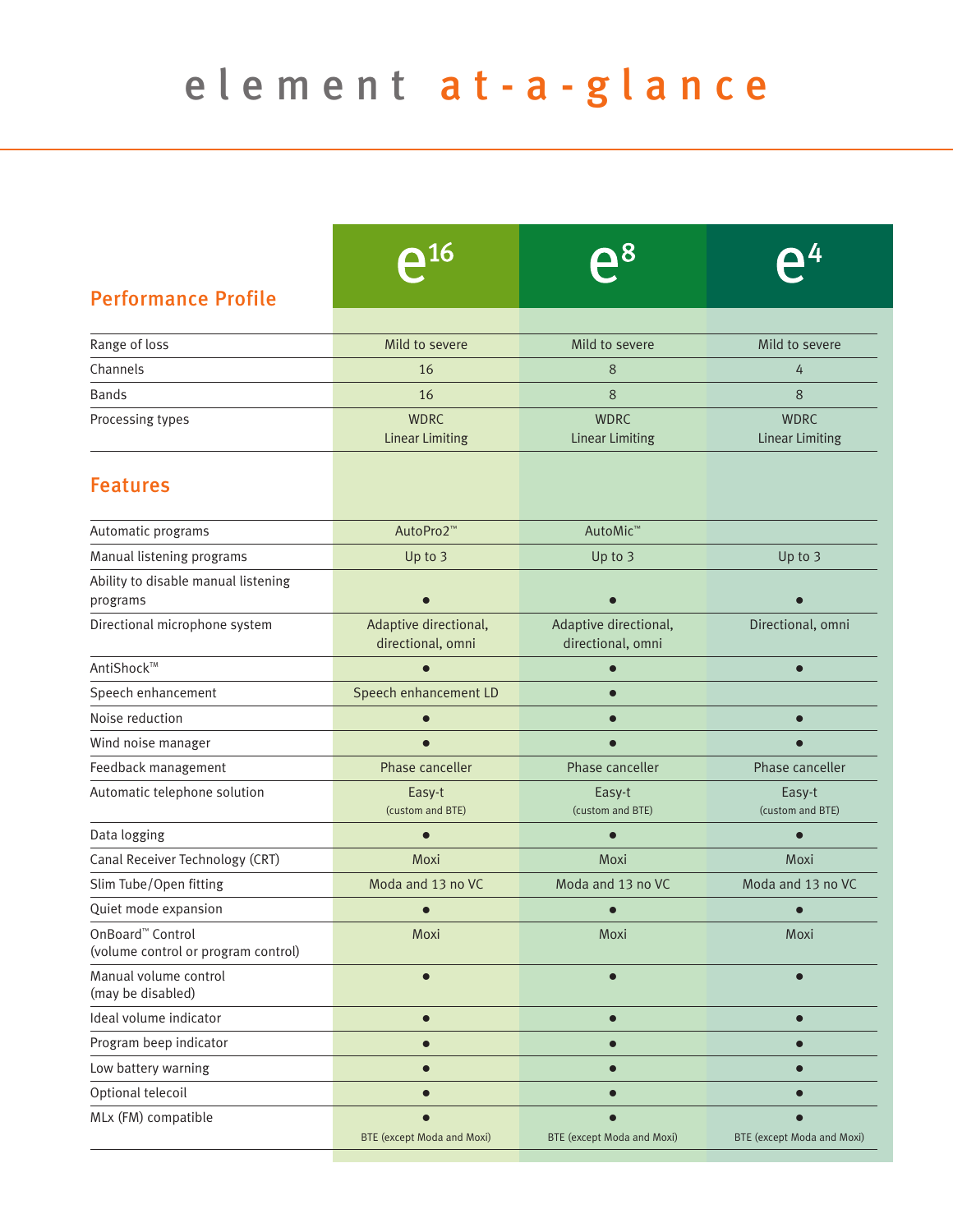# premium innovations







AntiShock<sup>™</sup> analyzes the rate at which input levels change within a particular time frame. If the rate differs from that typical of desirable sounds, such as speech, and is consistent with the characteristics of unwanted impulse sounds, gain reduction is instantly applied to reduce the loudness of the signal without affecting speech.

## AntiShock<sup>™</sup>

*The breakthrough innovation that eliminates the discomfort of sudden, unsettling noises*

 $\mathsf{P}^8$   $\mathsf{P}^4$ The slamming of a door; clattering of cutlery on plates; the sound of high heels on a floor. While such everyday sounds are mere annoyances to most, they can be very uncomfortable for those wearing hearing instruments. Element's new, innovative antiShock™ instantly identifies and minimizes impulse sound characteristics without eliminating or making the sounds unrecognizable. Independent of gain and MPO settings, antiShock's intelligent detector is able to distinguish undesirable sounds from desirable sounds so that speech is not impaired.

A standard feature in all three Element models, antiShock provides wearer comfort by managing sounds that are not loud enough or of long enough duration to activate traditional compression technology, MPO or noise reduction systems.



To learn more about this technology see our antiShock backgrounder or download your copy at http://www.unitronhearing.com/professionals/products/element.htm

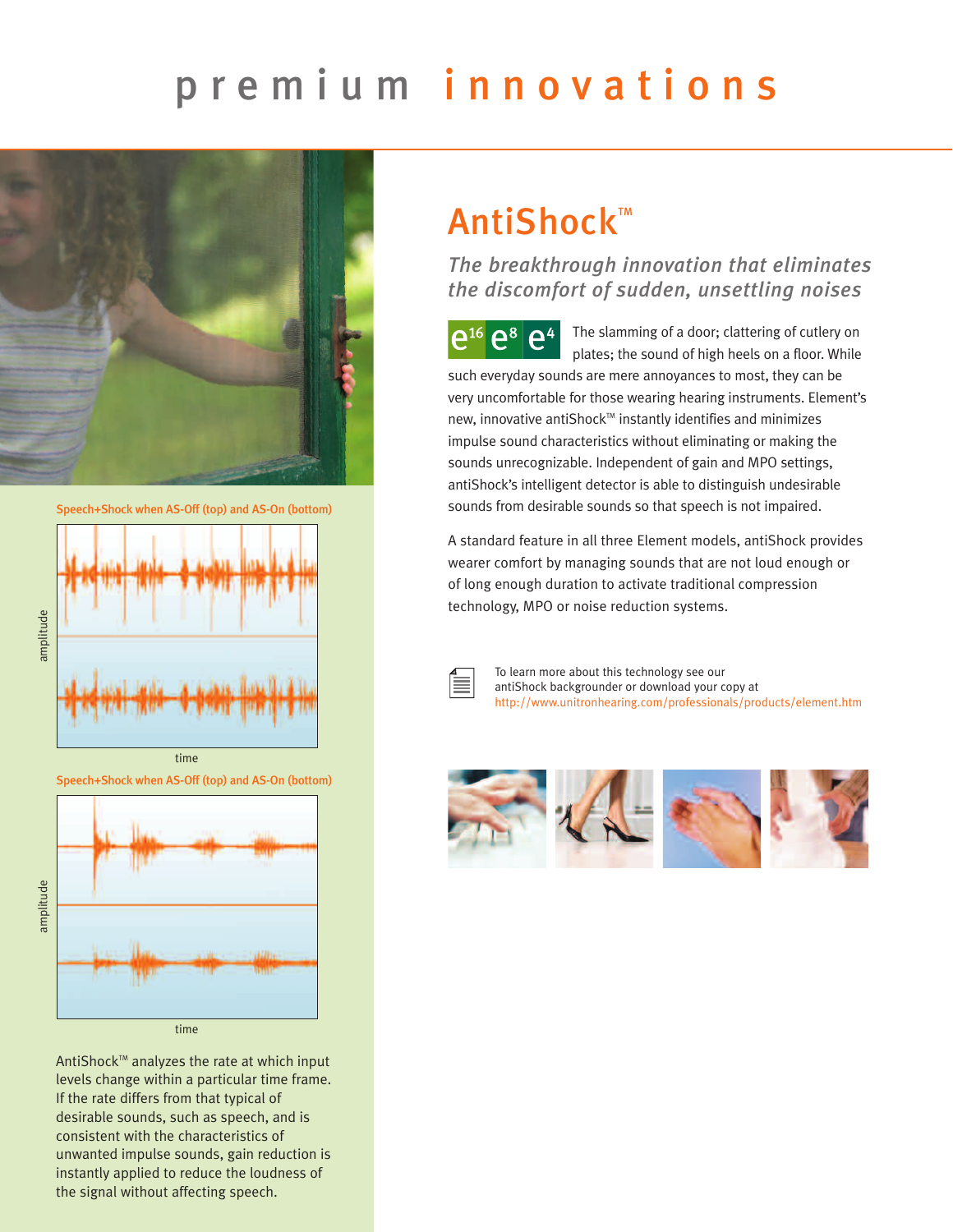Some innovations make great headlines but don't address everyday challenges. Element includes innovations that make a real difference – and makes them accessible to even more clients.

## Speech enhancement

*Improves speech clarity and ease of listening* 

#### $\mathbf{\Omega}^8$ **Speech enhancement**

Speech enhancement identifies the presence of speech in the listening situation and increases gain in any of the bands where speech is the dominant signal component. This ensures the optimal amount of gain to provide improved clarity and ease of listening, and reduces the need for volume adjustments.



### **Speech enhancement LD**

Speech enhancement LD in Element 16 provides your clients with all the advantages of speech enhancement, *plus* the added benefits of level dependent technology.

Speech enhancement LD provides greater enhancement to softer inputs to improve audibility and ease of listening, while providing less enhancement as input levels rise to prevent loudness tolerance issues.

Speech enhancement LD permits the application of greater gain while maintaining signal stability and comfort, making it ideal for clients who interact in a wide variety of listening environments.



To learn more about this technology see our speech enhancement LD backgrounder or download your copy at http://www.unitronhearing.com/professionals/products/element.htm





frequency

Speech enhancement is designed to apply additional gain in those bands where speech is the dominant signal component.



Speech enhancement LD applies larger gain increases to softer speech inputs than to louder speech inputs.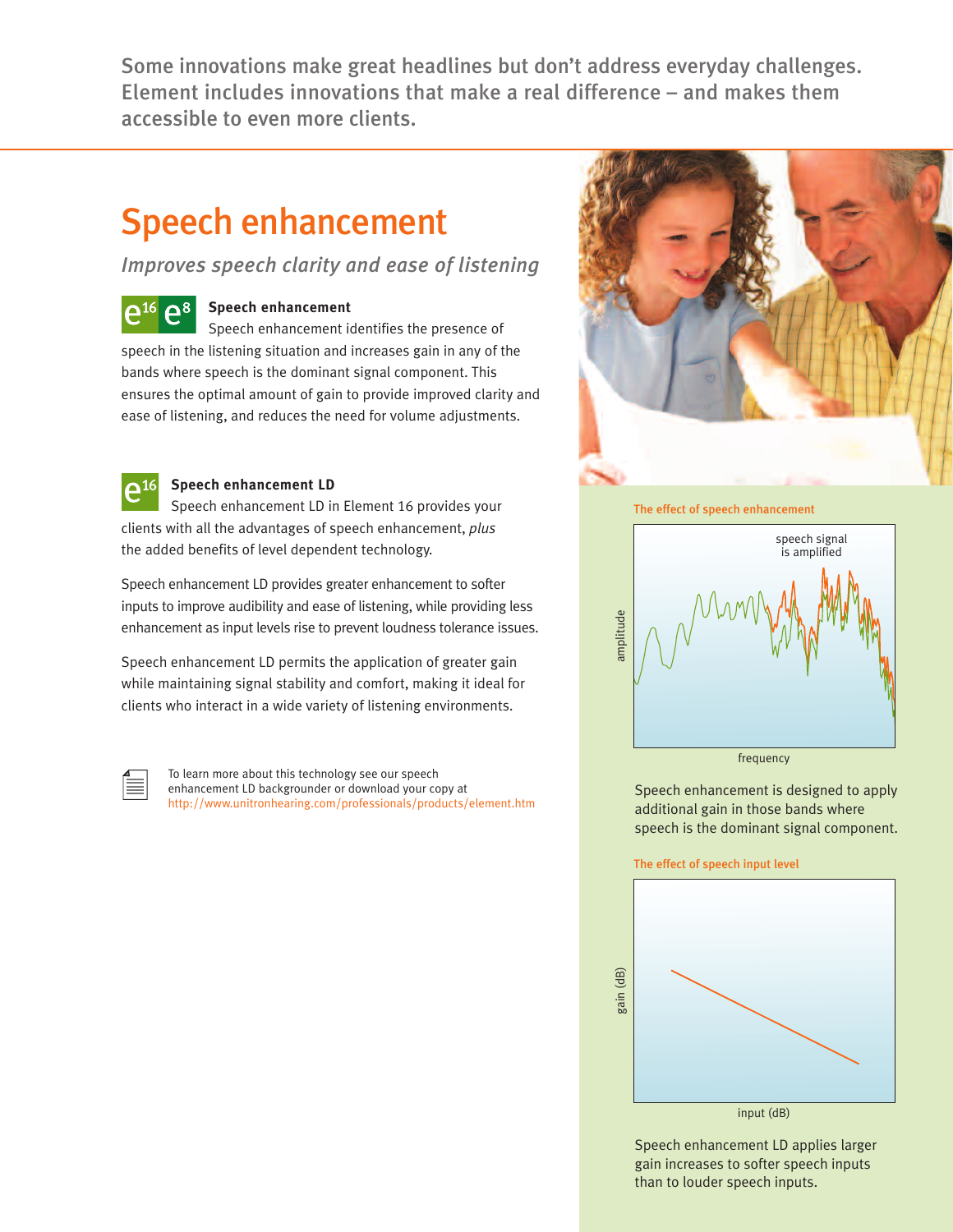# automatic options



### **Choose automatic or manual performance**

Element 16 features autoPro2 $<sup>T</sup>$  plus three</sup> manual listening programs. Settings from any autoPro2 program can be easily duplicated for a manual program. Element 8  $features auto Mic<sup>T</sup>$  and three manual listening programs. Element 4 features three manual listening programs.

## AutoPro2<sup>™</sup>

*Intuitively monitors and selects listening destinations*

 $e^{16}$ Element 16 features autoPro2<sup>™</sup> – two distinct listening destinations within one seamless automatic program. AutoPro2 automatically switches between quiet and noise destinations by intelligently monitoring the acoustic characteristics of the listening environment, including modulation depth, modulation frequency, signal duration, initiation and spectral variance.

Within each destination you can tailor the gain and output in the device, shape the frequency response, and adjust the advanced features. Within autoPro2, the processing strategy can be customized to either WDRC or linear limiting to best meet individual needs.

You can further personalize Element 16 by specifying within U:fit™ fitting software how often and how quickly switches occur between listening destinations, and how noticeable the changes are.

## AutoMic<sup>™</sup>

*Intelligently switches between omni and directional microphones* 

 $e^8$ Element 8 features autoMic, a feature that intelligently switches between omni and directional microphone strategies within a single listening program, depending on the signal characteristics of the environment. For the directional strategy, choose between either a fixed or adaptive directional microphone mode, depending on your client's typical listening situations and preferences.

## Manual

*Three listening programs for different environments* 



Element 4 features 3 manual listening programs.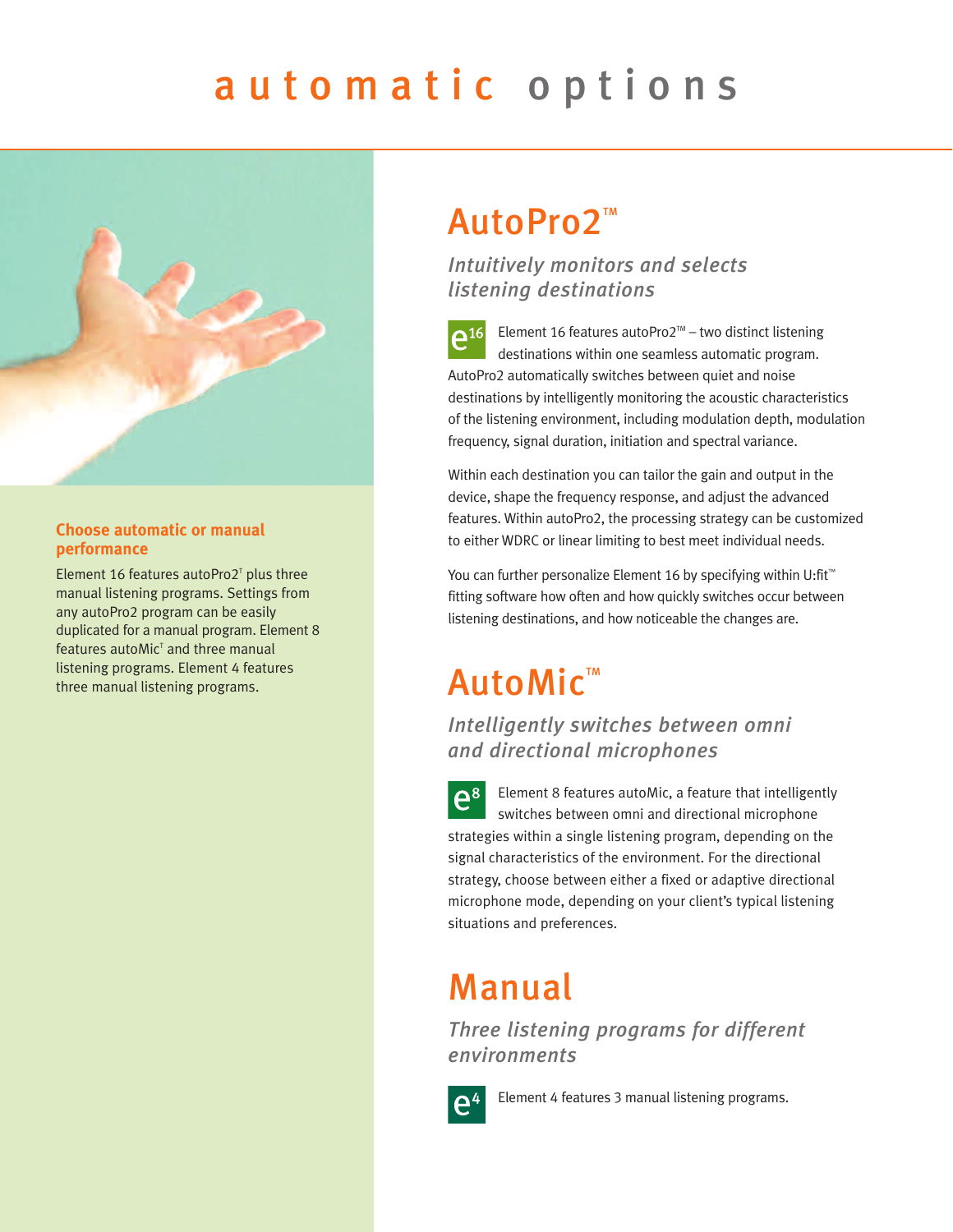# inside every element

## Comfort features improve everyday listening

### *Rich feature set across the Element series*

### **Multiple directional strategies**

Every Element model features multiple microphone strategies to enhance speech perception in different listening environments:

- Element 16: adaptive, fixed directional and omni
- Element 8: adaptive, fixed directional and omni
- Element 4: fixed directional and omni b.

### **Phase canceller**

Element monitors input signals for characteristics consistent with feedback. The phase canceller then eliminates feedback by calculating and applying a counter-signal: a process that does not affect gain for desirable signals.

#### **Easy-t**

Element senses the proximity of a telephone\* and automatically switches to the telephone program for either telecoil or an acoustically fitted phone program. When the phone is moved away from the ear, Element returns to the listening program previously in use.

#### **Wind noise manager**

Element analyzes the incoming signal and intelligently reduces gain only in those bands where wind noise is predominant. The amount of wind noise reduction progressively increases as wind energy increases to balance speech preservation and comfort. The amount/degree of wind noise reduction is adjustable in U:fit fitting software.

### **Noise reduction**

Element intuitively decreases gain in any band where noise is the dominant signal, while maintaining gain in bands containing primarily speech. The amount/degree of noise reduction is adjustable in U:fit fitting software.

\* some telephones or cellular/mobile phones may require a magnet for automatic functionality



### **Convenient features for you and your clients**

Data logging – captures actual usage information for improved counseling, accurate fine-tuning and reduced followup needs. Element permits fitters to easily apply adjustments directly from the data logging screen in U:fit.

Ideal volume control – a soft beep tells clients when they've reached the setting you've recommended.

Program beep indicator – gentle beeps advise clients of a program change.

Choice of processing strategies – choice of linear limiting and WDRC increases ability to personalize fit.